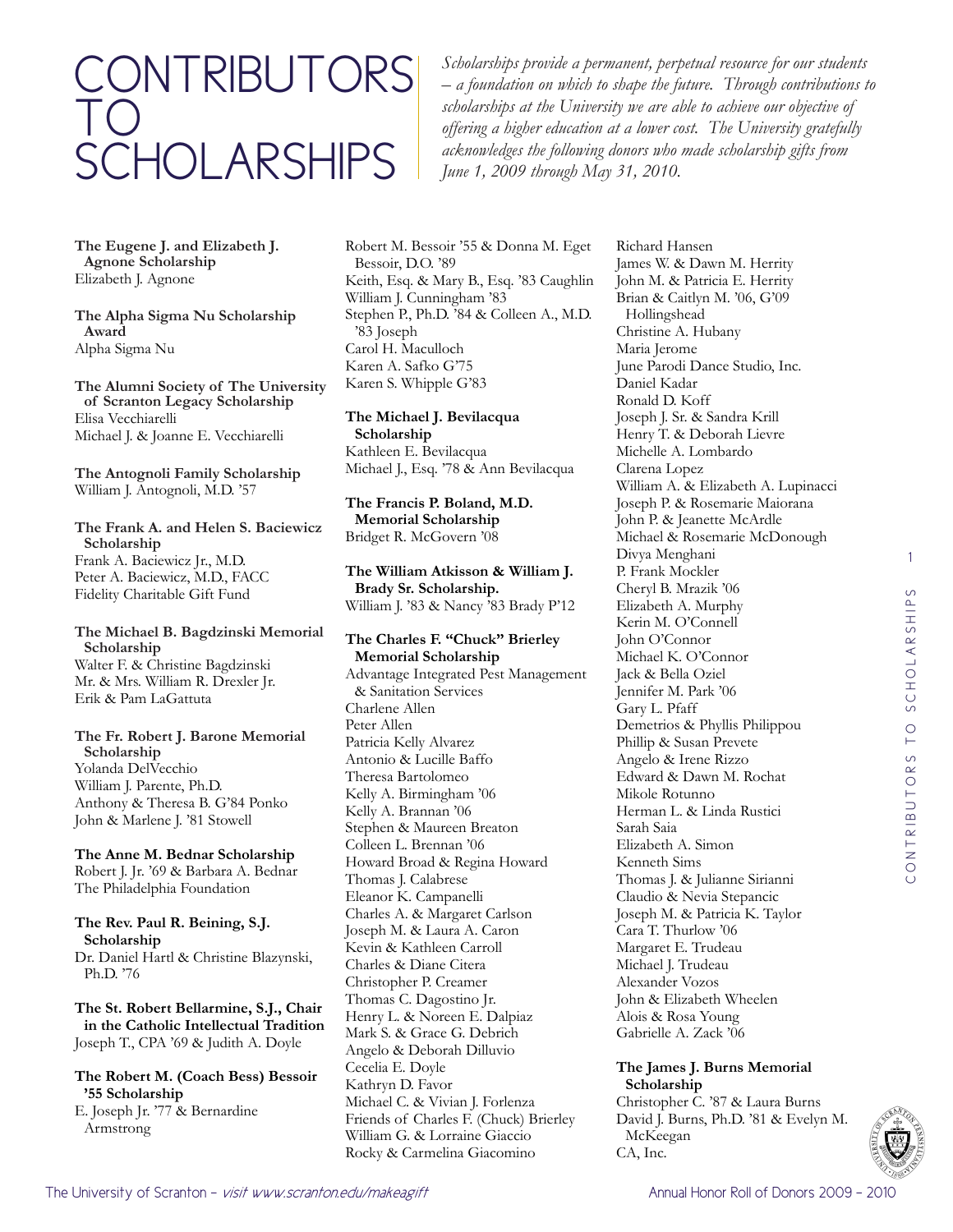**Rev. Henry J. Butler, S.J., Memorial Scholarship** Bridget R. McGovern '08

**The Elizabeth G. "Betty" Caputo Memorial Scholarship** Joseph A. Caputo '56, G'61 Kevin & Mary A. '97 Vincent

#### **The Timothy J. Casey '03 Memorial / Class of 2003 Scholarship**

James F. & Mary Casey Matthew M. Casey Paul & Ann Casey Kathryn Quigley Stephen Searl & Elizabeth Casey Searl Timothy J. Casey Memorial Scholarship Fund

**The Chorba-Mezick Family Scholarship** James A., Ph.D. '61 & Mary P. Mezick

**The David E. Christiansen Scholarship** David E. & Eva E. G'95 Christiansen

# **The Class of 1952 50th Reunion Scholarship**

John J. Casazza Jr., Ph.D. '52 Francis P. '52 & Jeanne C. Ruane

## **The Class of 1959 Scholarship**

Louis Adams '59 Anonymous Joseph J. Banick '59, G'67 Raymond R. '59 & Patricia A. Caucci Walter F. Cavanagh '59 William G. Jr. '59 & Clair C. Connolly Louis '59 & Carol Connor Richard V. '59 & Evelyn Conroy Michael J. Delaney '59 Robert G., P.E. '59 & Mary Doris Donovan Eli Lilly & Company Theodore L. '59 & Marilyn Y. Ferraro Victor P., Ph.D. '59 & Sandra D. Frattali Gerald A. Gryczko, M.D. '59 Vincent J. Jr. '59 & Margaret M. Gulotti Bernard F. Jr. '59 & Julie C. Harding Cal H. Jones '59 Arthur J., O.D. '59 & Maryclaire M. Jordan Edward D. Sr. '59 & Judith E. Kazakavich C. Martin Jr. '59 & Ann Marie Kelly E. Donald Kotchick, M.D. '59 Donald J. '59 & Mary Ann Mauro Gerald P., Esq. '60 & Judith Moran Arthur T. Myers '59 O'Neill Busing, Inc. MG Daniel J., USA, Ret. '59, G'64 & Alice L., Ed.D., NHA G'84 O'Neill Julius C. Prinzo '59 John P. Reddington, Ph.D. '59 Gerald Richard, Esq. '59 & Ann Walsh Paul A. Walsh, CPA '59

**The Patricia A. Byrnes Clifford '86 Scholarship** Patricia A. Clifford '86

**The Catherine "Cate" Manley Coffey Fellowship Fund** John J. Kenny, Esq. '85 & Mary Beth Hogan, Esq. Brenda Reeves

**The Connolly-Blewitt Family Scholarship** Francis W., Ph.D. '64 & Anne Connolly

**The Frank P. Corcione, Ph.D., Endowment Fund**

Dr. Joseph T. Adams '06 Joseph M., Esq. '95 & Susan A. '95 Armstrong AXA Financial Robert S. '91 & Linda M. Bahara Francis R. '97 & Kim Barker Joseph A. Barrette '98 Robert & Candice '83 Bello John P. Jr. '89 & Jennifer Bokal Michael D. '83 & Karen Booth Kevin P. '87 & Dr. Carie Burke Mark F. Burrell '95 Robert J. & Eileen E. '88 Calabro Emil R., CPA '90 & Denise L. Calomino Kevin R. Carden '04 Brandon Chivinski '04 Cisco Systems, Inc. Christopher J. '88 & Julianne Clarke Joseph B. Colantuono '08 Jason M. Cullari '06, G'06 & Colleen E. Migonis Mark T. Henderson & Jana E. Czyzyk-Henderson '03 Jason Davitt '04 Robert J. Dean '07 Andrew B. '89 & Carole L. '90 Dinnhaupt Joseph F. Doyle '82 Thomas H. '01 & Catherine L. '00 Ehrlein Juan M. Escobar '98 & Robin Pede-Escobar Donald Morrison & Noradeen Farlekas, CFA, MBA '83 Michael Bailey, Esq. & Lisa Favini-Bailey '86 Francis M. '86 & Maura Fetsko John P. & Michele '89 Flynn Douglas R., CPA '96 & Shannon M. Forrer Erin P. Garrity '89 Jeffrey M. '96 & Maury K. Ghergo Patricia A. Gould '04 Craig L. '95 & Jennifer A. '95 Graff R. Bradley Green II '08 Christopher N. Growney '02 Ed & Marie E. '89 Guinan Kenneth & Mary E. '86 Hank William M. Hayden '95 Kelly A. Hurley, CPA, MBA '90 Joseph & Nicole M. '93 Hutchinson

Paul M. & Catherine '82 Jirak Jeffrey M. Joseph '06 Paul W. '86, G'90 & Kathleen A. '83 Kamor Brian R. '85 & Joanne C. Kanaley Michael P. Keating '87 & Kathleen E. Larkin-Keating '89 Thomas M. & Mary Beth '84 Kerbaugh Arthur F. '82 & Mary Kay Klepper Andrew J. '87 & Karen Krupa Leo McGowan & Michele M. Ksenich-McGowan '86 Timothy T. Langbein '95 Kristyn B. Lartz '08 David A. Lutz '86 Lawrence W. Jr. '82 & Jacqueline A. Lyman Thomas P. '86 & Sharon '86 Lynch Ronald E. Jr. '02 & Lori A. Madden MFB Advertising, Inc. Robert F. '87 & Nancy E. Montone Bradley C. Morgan '03 Patrick Harvey & Mary Ellen O'Grady Harvey, Ph.D., CPA '83 Brian J. '86 & Cynthia A. '86 O'Hare Mike & Maria C. '86 Olsakowski Matthew F. '88 & Michelle G. '88 O'Reilly Linda M. Petrino, CPA '87 PNC Financial Services Group David Hellberg & Maureen J. Quinn Hellberg '89 Catalina Rajlai '08 Robin M. Raju '04 Daniel S. Riff '07 Robert F. '85 & Tracy Robertson Curtis J. & Michele Ann T. '85 Robinson Michael J. & Christine C. '90 Santangelo James F. '05, G'07 & Sheila '04 Schalk John M. Sullivan III & Tracy A. Seyferth-Sullivan '91 Brian A. '05 & Jillian '05 Skrip Michael G. '82 & Carol Sopinski Quinton H. Stemler Jr. '89 & Tiffany Weenig Ronald S. Honicks & Jennifer A. Swarts-Honick '05 Bradley J. '02 & April L., M.D. '02 Troy Stephanie M. Tulaney '06 William C. '83 & Joan M. '83 Turnbull P'10 Paul J. '89 & Carol A. Tuyp Paul Tortorella & Kathleen A. Violand Tortorella '83 William G. McGowan Charitable Fund, Inc. Kenneth P. Yoder '03

Christopher J. Jennings '08

## **The Michael S. Costello Memorial Scholarship**

Deloitte & Touche, LLP Justin J. '96 & Megan A. '96 Lavoie Sean & AnneMarie E. '94 McCook Schneider Electric Michael J. Jr. '96 & Alisa N. Snow Richard J. & Carol A. Walsh

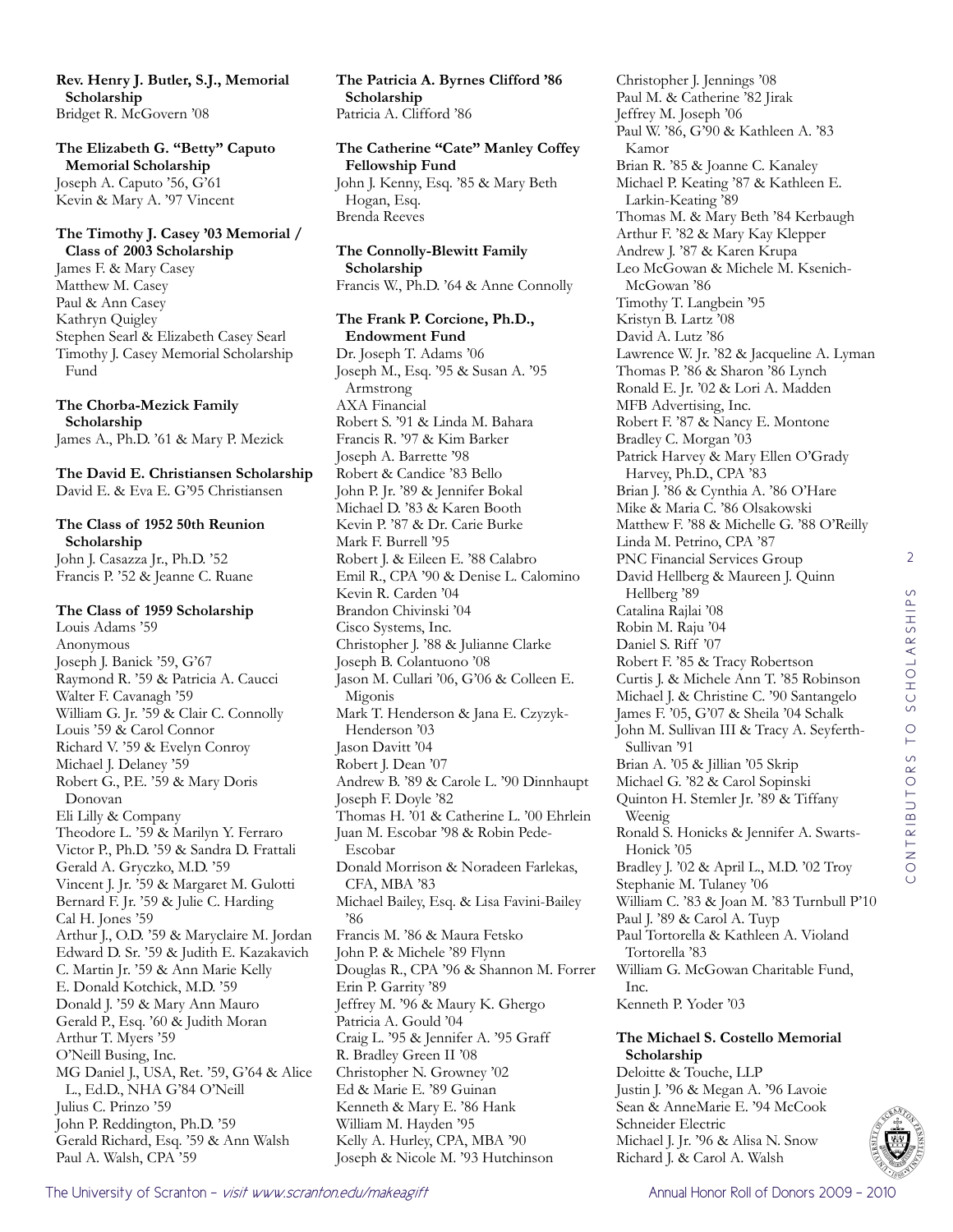**The Crane Fund for Widows and Children** Crane Fund for Widows and Children

**The Cruciani Family Scholarship** Mary C. Cruciani, M.D. '76 Vincent N. & Ellen M. '83 Sica

**The Marie E. Gilligan Cummings G'77 Memorial and Thomas P. Cummings Sr. '52 Scholarship** Thomas P. Cummings Sr. '52

# **The Timothy T. Cummings '81**

**Memorial Scholarship** Michael J. Bell Lisa Cummings Thomas P. Cummings Sr. '52 Robert F. Durkin Family and Friends of Tim Cummings David R. & Maria L. '82 Gallagher J. Joseph, Esq. '81 & Anne M. '82 Grady Lt. David H. Hellman '81 Lawrence R., CPA '81 & Keli M. Lynch Kevin J. & Kelly I. Murray Robert E. & Catherine Quinnan Brian T., CPA '82 & Lynn Regan

**The Rev. Royden B. Davis, S.J. Scholarship** Bank of America Joseph J. Ciancaglini

**The Eugene J. Donahue Scholarship** Eugene J. Donahue '68

#### **The James C. Doyle '66 Memorial Award** Mary Doyle Edward R., Esq. '68, H'01 & Patricia Leahy

**The Denise Dubbels Memorial Scholarship** Lee P. Wontroski & Mary F. Engel, Ph.D.

**The Attorney John J. and Joanne M. Dunn Sr. Scholarship Fund** John J. Sr., Esq. '51 & Joanne M. Dunn

**The John L. Earl III Distinguished Service Award** Jay M. '72 & Maria Mirsky

**The John Francis Finetti Memorial Scholarship** Joseph C. Finetti, M.D.

**The Finn Family Scholarship** Robert C. & Cassie MacFarlane Robert G. '67 & Elizabeth McGroarty

**The Timothy J. Finnerty '90 Memorial Scholarship**

GivingExpress Program From American Express

Colleen E. Larkin '91 Michael Stoeckel

## **The Martha Fitch Scholarship** Daniel J. Dunn '72, G'74 Joseph F., Ph.D. '61 & Elvira Weiss

**The Joseph P. Franceski Sr. '42 Memorial Scholarship** Joseph P. Franceski Jr.

**The Joseph P. Gallagher Memorial Scholarship** Joseph P. '84 & Kathleen G. '84 Gizzi

**The Morris and Mae Gelb Scholarship** Morey, Esq. & Sondra H'87 Myers

## **The William Gerrity Scholarship**

William J. Gerrity Alice T. Grogan Mary Alice Grogan Michael B. & Marylou Gerrity Grogan Alice Micone Takeda Pharmaceuticals North America, Inc.

# **The Brendan J. Giblin '06 Memorial Scholarship**

Brendan J. Giblin Memorial Fund Michael & Susan Montgomery Paul F. & Eileen Sweeney

**The William A. Koons, Joseph A. Koons and John Koons Scholarship Fund** Eve Lebowitz†

**The James A. Gilmore '41 and Regina M. Gilmore Scholarship** Regina M. Gilmore†

**The Dr. A. John and Mrs. S. Maria Giunta Scholarship** Carmen J. Giunta, Ph.D. '82 & Gretchen E. Pearson

**The Len and Deborah Gougeon St. Ann's Scholarship** Leonard G., Ph.D. & Deborah J., Ph.D. '73, G'75 Gougeon

**The Erin R. Gourley '02 Memorial Scholarship** Lauren Dowd '02, G'03 Katie Gourley Howard Rapport, D.D.S.

## **The Peter S. Graybar Memorial Scholarship** Stephen P. & Kerry J. '93 Brown Mei D. Cheo '93 Willis M. Conover, Ed.D. Robert W. Davis Jr. '03, G'10 Tim Haring & Lori D. D'Ginto Haring '93

Christopher A. & Lisa K., CPA '93 Lawler

**The Edward T. Groncki Scholarship** Accenture, Inc. Thomas A. & Dolores C. Groncki Nick C. Naro '95 & Mary Ann A. Groncki, DSW '94

**The Hanlon Family Scholarship** Joseph P., MBA '90 & Salynn K. Hanlon

**The Dermot Harris Scholarship** Brenda J. Stankus

**The Sarkis R. Hazzouri Jr. Memorial Scholarship** Barbara A. Hazzouri Sarkis A. Hazzouri

**The Rev. William B. Hill, S.J. Scholarship** Michael Francis Quinn IV '85 & Mary D. Phillips Quinn

**The Frank J. Holmes '36 Memorial Scholarship** John & Kathleen H. Halpin

**The George Ronald Holmes, Ph.D. '61 Scholarship** George R., Ph.D. '61 & Elaine G. Holmes

**The Anastasia Jaditz '06 Memorial Scholarship** Scranton Area Foundation

**The Jethro Scholarship** Florence Gillespie Brown

**The B. Carl Jones Memorial Scholarship** Lillian G. Hershfield Elizabeth S. Jones

**The William H. Kelly Jr. '93 Memorial Scholarship** Bill Kelly Jr. Memorial Fund, Inc. BlackRock, Inc. Ronald John & Kathleen D. '91 Owen

**The Adam King Memorial Scholarship** Mary Kay Aston G'01, P'13 Donald J. & Cheryl Flynn Alan G. & Rita Marie King Joseph M. G'93 & Barbara Roback Richard & Mary E., Ph.D. '84 Tygh

**The Kuehner Family Scholarship** Kuehner Family Foundation Carl J. '62 & JoAnne M. H'01 Kuehner

**The Paul Arthur Lamendola '99 Memeorial Scholarship** Paul Arthur Lamendola Foundation

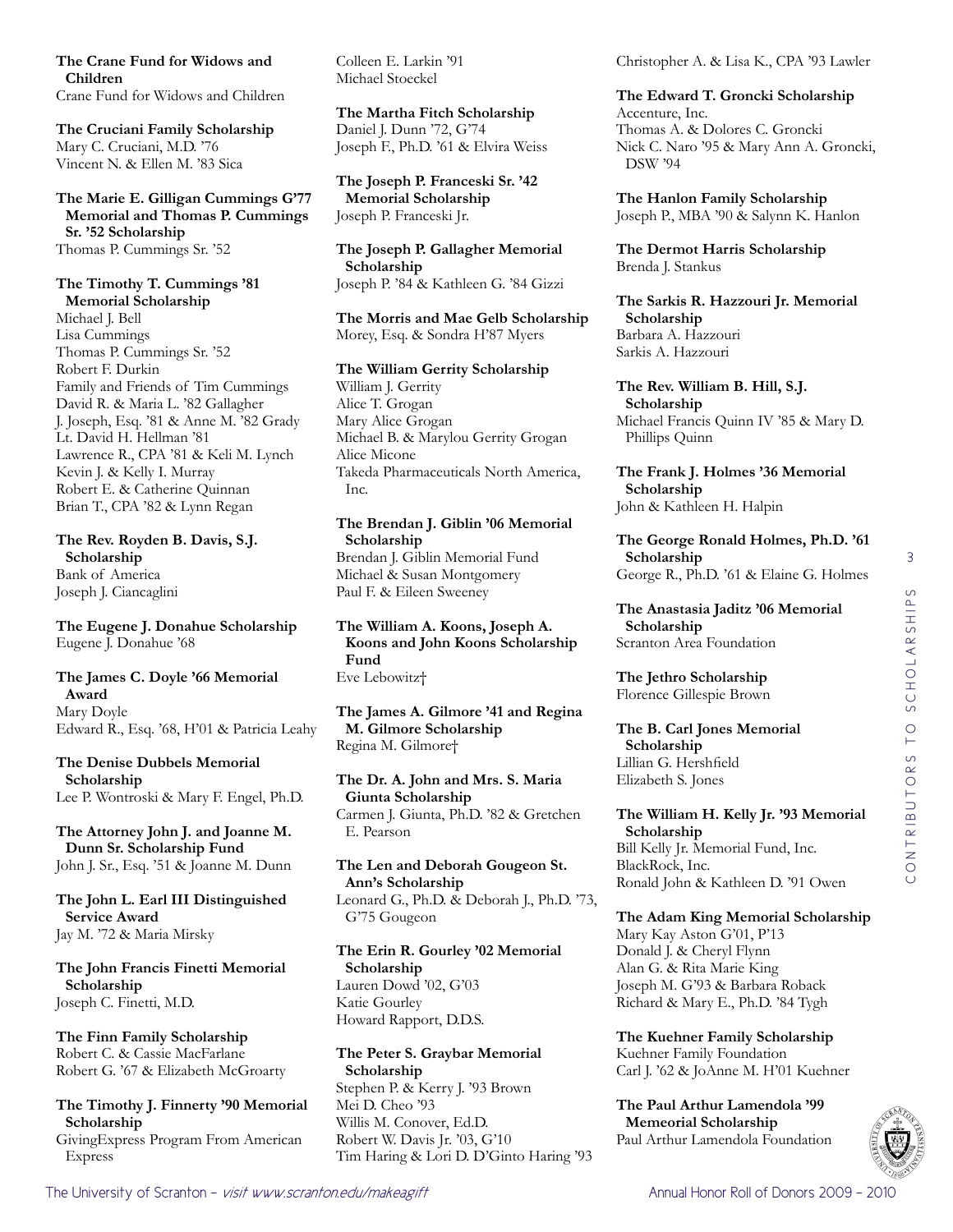**The Edward P. Leahy Scholarship** Edward R., Esq. '68, H'01 & Patricia Leahy

**The Walter and Betty Lisman Scholarship** Carl & Tina Lisman PNC Financial Services Group

**The Bruce Lowenberg and John McLean Kelly Memorial Scholarship** I. Leo H'09 & Ann H'98 Moskovitz

**The Lynch Family Scholarship** John J. III '83 & Deborah D. Lynch

**The Joseph F. Lynch Jr. Memorial Scholarship Fund** Lawrence R., CPA '81 & Keli M. Lynch

**The Peter F. and Marie Rose Flood Mackrell Scholarship** Saul M. '61 & Sharon K. Levy

## **The Making A Difference in Nursing Scholarship Award**

Stephen L. & Sharon S., Ed.D. Hudacek Merrill Lynch James B. Mileski & Deborah Smith Mileski

## **The Mariotti Family Scholarship**

John R., D.D.S. '75 & Margaret Q., Au.D. Mariotti P'10

**The John P. Martin, Ed.D. '57 Scholarship** John P. Martin, Ed.D. G'57

# **Armond and Thomassina Mascelli Scholarship**

Fidelity Charitable Gift Fund John C., Esq. '71 & Catherine C. Mascelli

**The Robert L. McDevitt, K.S.G., K.C.H.S. and Catherine H. McDevitt, L.C.H.S. Endowed Chair in Philosophy in honor of the late Rev. Dexter Hanley, S.J.** Robert L. McDevitt†

**The Robert L. McDevitt, K.S.G., K.C.H.S. and Catherine H. McDevitt, L.C.H.S. Endowed Chair in Theology in honor of the late Rev. Dexter Hanley, S.J.** Robert L. McDevitt†

**The Msgr. Andrew McGowan Cornerstone Scholarship** The Luzerne Foundation

**The William G. McGowan Scholars Program** William G. McGowan Charitable Fund,

Inc.

**The Rev. Bernard R. McIlhenny, S.J. Scholarship** Gloria M. Gavin '84, G'86 Matthew Geiger '81 John L. & Janet Jenkins

**The John P. McLean Scholarship** Michael F. Drake & Patricia McLean Drake Marianne Ford

**The Joseph R. '56 & Barbara J. Mesko Scholarship** Patricia Rose Babuska Marie D. Barrett Louis W. Jr. & Donna Beardell Timothy R. & Barbara A. Booth John J. & Louise Brogan Henry D. & Patricia A. Cassetori Catherine Clarke Karen Clifford Francis R. & Regina M. Corchado Bruce Louis, Esq. G'84 & Martha Coyer Elaine Craig Joyce DeAngelo Matthew D., Esq. '78 & Angela Dempsey Timothy M. Doherty G'87 Ellen M. Dragotto '83 John & Carol Dressler Duane Engelhardt & Judith Granick Roy & Kathy Frederickson Friends @ Mansour's Market Gretchen C. Fritz '02 Suzan M. Gannett Paul Paterson, Esq. & Mary Theresa Gardier Paterson, Esq. '79 Geo-Science Engineering Co., Inc. James & Dolores Gibbons James & Barbara Giombetti John Jr. & Roseann Henzes Richard P. Holmes Elizabeth S. Jones Mary M. Jones Rita Ann Jordan Joseph J. & Lynne E. Kavulich Delbert & Carol Keisling Thomas Jr. & Karen E. Kelly Dan & Gloria Kizis Diana Kizis Latona Trucking, Inc. Michael T. '65 & Mary M. '01 Lynch James F., Esq. '77 & Maryam Mangan Marge's Bridal Mr. & Mrs. Richard C. Marquardt David & Anne K. McQueen Mesko Glass & Mirror Co., Inc. John P. Mesko G'83 Mikael Nasle-Saraji G'79 Lynn H. Nichols Timothy P. '74, G'83 & Deborah M. O'Brien Joanne Oliveira Hon. Carlon M. O'Malley Jr. James & Kathy O'Neill Helen Pappis ParenteBeard, LLC

Anthony J. Jr. & Susan Patte Bernard J. & Kathleen Povanda Gerald J. Preschutti G'76 Robert C. Williams Insurance Agency, Inc. Philip T. & Barbara A. Russo Stephen J. G'92 & Jeriann T. Sokach Vivian Uporsky Anthony Jr. & Bonnie Vitaletti

**The Doris A. Milani Memorial Scholarship** Paul & Sherry Lynn Forgione

Frank A. Milani, M.D. '55

**The James E. Milder, M.D. '68 Memorial Scholarship** Gregory O. '69 & Judith Hare

**The I. Leo and Ann Moskovitz Scholarship** Eugene J. Kane Sr. '54 I. Leo H'09 & Ann H'98 Moskovitz

**The Harry Mullin, M.D. '31 Lecture Series** Phillip H. & Zell Rosenfelt

**The Robert W. Munley Scholarship** Hon. James M. '58 & Kathleen P., Ph.D. Munley

**The James Nasser Family Scholarship** Bridget R. McGovern '08

#### **The Henry J., Sr. and Mary Nebzydoski Memorial Scholarship**

Andrew P. Nebzydoski, V.M.D. '77, P'10 & Patricia A. Morgan, V.M.D. Joseph A., V.M.D. '74, G'77 & Kerry Jo Nebzydoski Margaret A. Tomazic Wallenpaupack Vet Clinic

**The Charlotte W. Newcombe Foundation Scholarship** Charlotte W. Newcombe Foundation

**The R. Barrett Noone, M.D. '61 Scholarship** R. Barrett, M.D. '61 & Barbara A. Noone

**The Northeast Chapter of the Pennsylvania Society of Public Accountants Scholarship** Northeast Chapter PSPA

**The Marian R. Oates '90 Memorial Scholarship** Kevin B. & Joan Oates

**The Margaret McGill O'Brien Memorial Scholarship** Thomas P. '86 & Denise M. O'Brien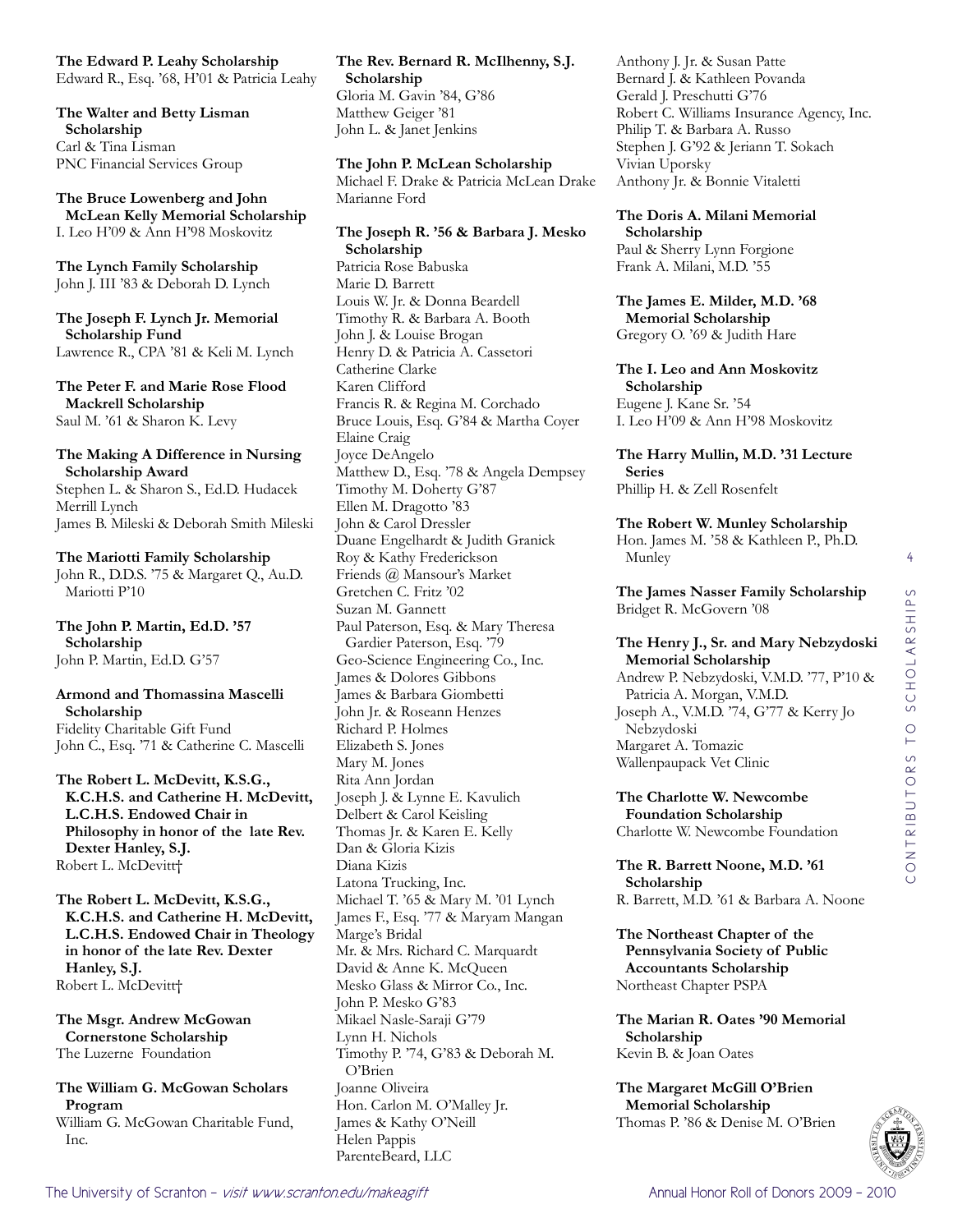# **The Pakistani MBA or MHA Student Fellowship**

Riaz, Ph.D. G'80 & Atiya Hussain Islamic Association of NEPA Wasique, M.D. & Annina M. Mirza Rahmat, M.D. & Farida Shah

# **The Rev. G. Donald Pantle, S.J. Scholarship**

Alan & Susan Chang Mr. & Mrs. William R. Christensen Pauline Kearney COL Zim E., USA, Ret. & Patricia P. G'76 Lawhon Charles H. & Leona S. Miller

# **Pennsylvania Higher Education Foundation Scholarships**

Pennsylvania Higher Education Foundation

# **The Christopher Jason Perfilio '95 Memorial Scholarship**

Alan R. '68 & Patricia M. Mazzei Bridget R. McGovern '08 William J. Newman, Esq. '05 Joseph A. Perfilio, D.C. '51 & Marjorie Campbell-Perfilio in memoriam devotissimam: Christopher Jason Perfilio '95 posthumously Shawn M., D.O. '96 & April Tweedt

**The John R. & Maureen Pesavento Scholarship** John R. & Maureen Pesavento

**The Dr. Andrew W. Plonsky '40 Scholarship** Alexander T. Plonsky '50

# **The PPL Corporation Scholarship**

Association of Independent Colleges & Universities

# **The Ernest D. Preate Sr. Memorial Scholarship**

Carlon E., CPA '70 & Patricia Preate Donald L. Sr., M.D. '63 & Sally A. Preate

# **The Rev. J. J. Quinn, S.J. Scholarship**

Michel & Patricia A. '81 Charouk Frederick A. Jr., M.D. '75 & Theresa Hensley William S. '65 & Jeanne M. Maguire Maryland Province Of The Society of Jesus Joseph & Celestine Q. Trainor

# **The William V. Rakauskas, Ed.D. '61 G'63 Memorial Scholarship**

Erie Indemnity Company Walter '64, G'71 & Anne Marie G'73 Ermolovich Marie Rakauskas Mark Rakauskas, CPA, CPCU, FLMI '87 Matthew '90 & Marisa Rinaldi, Esq. '93 Rakauskas William Rakauskas, M.D. '81 & Joyce A. Burnside, M.D. '82

# **The Theodore Rasieleski Memorial Scholarship**

John D. '86, H'10 & Jacquelyn '89 Dionne Fidelity Charitable Gift Fund

# **The Frank X. Ratchford '61 Memorial Scholarship** Edward C. & Ellen Donovan William & Patricia A. Workman

**The John Charles and Kathryn S. Redmond Foundation Scholarship** John & Kathryn Redmond Foundation

**The Evelyn M. and Katherine T. Reilly Scholarship** Katherine T. Reilly '53

**The Joseph C. Reilly Scholarship** Joseph C. Reilly

## **The Dr. Richard A. Rendich Educational Scholarship** R. A. Rendich Education Fund Richard A. Rendich Foundation

**The Eugene P. and Mary A. Ruane Memorial Scholarship** Thomas P. Ruane, Esq. '65†

**The Robert T. Ryder Scholarship** Robert T. '46, G'64 & Florence Ryder

**The Charles V. Sabatino Sr. Scholarship** Frank C. Sabatino, Esq. '76

# **The Stephen Sawyer Memorial Research Award**

John Marino, Ph.D. & Danielle M. Brabazon, Ph.D. '91 Lee P. Wontroski & Mary F. Engel, Ph.D.

# **Scholarship Endowment**

Anonymous Michael Bartkovsky, Sr. & Paula C. Bartkovsky G'90 Craig & Marianne '94 Brodman James G. P., M.D. '56 & Brigitta Collins Richard J. Jr., Esq. '62 & Marian W. Dowling Albert J. & Mary F. Esposito P'12 Robert C. Burd & Ingrid Farally Burd '92 Joseph E. '77 & Cynthia L. Fulton P'13 John G., CPA '89 & Mei, Esq. Genello Paul F. Gerosky '72 Joseph F. Lydon Sr., M.D. '43 Elizabeth E. Malarski '97 Danielle C. Maske '01 James P. McCormick, M.D. '83 & Jaime Kline, M.D.

John W. '60 & Ann McGoff Kathy J. Megliola '86 The Michael P. Lavelle Agency, Inc. Joseph Patrick Moran '58 Brian & Sarah E., Esq. '97 O'Connell Rev. Louis B. Pascoe, S.J. '52 Ambar & Marissa '99 Patel Michael A. & Miranda Scala P'11 Anthony J. '90 & Ann F. '89 Schiavo Paul Riethmiller & Stacy A. Ulland Riethmiller '95 Anthony M. Vigliotta '03 Ignacio V. '84 & Diane Vila Susan White '90 Very Rev. Myron G., Ph.D. '58, G'66 & Dolores Zuder

**The Scully Scholars Program** Edward R., Esq. '68, H'01 & Patricia Leahy

**The Mary and Mariano Sebastianelli Memorial Scholarship** Joseph T., Esq. '68 & Leanne Sebastianelli

**The Matthew and Mary Pesavento Sienkiewich Scholarship** Anonymous

## **The Edward M. Skovira, M.D. '53 Memorial Scholarship** Elizabeth Alberigi Ray A. Alberigi Harold E. Jr. '69 & Janice Anderson Henry Belin IV Charles B. & Tracy A. Byrnes Louis J. & Therese S. Ciabattoni Joseph F. Cimini, Esq. '70 Dominick A. Jr., M.D. '54 & Florence C. Cruciani Peter M., M.D. '49 & Elizabeth Favini Patricia Frasco Joseph Hiznay Moosic Lakes Club Melvin, M.D. '49 & Phyllis F. Oram Pathology Associates of N.E. PA., LTD. Raymond J. & Ann Perechinsky Peter Valtos-Builder William R., M.D. & Victoria Rate Robert J. Sarnowski, M.D. '60 Albert J. & Bernadine A. Sibio

**The Craig J. Steel '99 Scholarship** Craig J. Steel '99

**The Robert J. '58 & Joan J. Sylvester Scholarship** Robert J. '58 & Joan J. Sylvester

#### **The Frank P. Corcione, Ph.D., Endowment Fund**

Dr. Joseph T. Adams '06 Joseph M., Esq. '95 & Susan A. '95 Armstrong AXA Financial Robert S. '91 & Linda M. Bahara